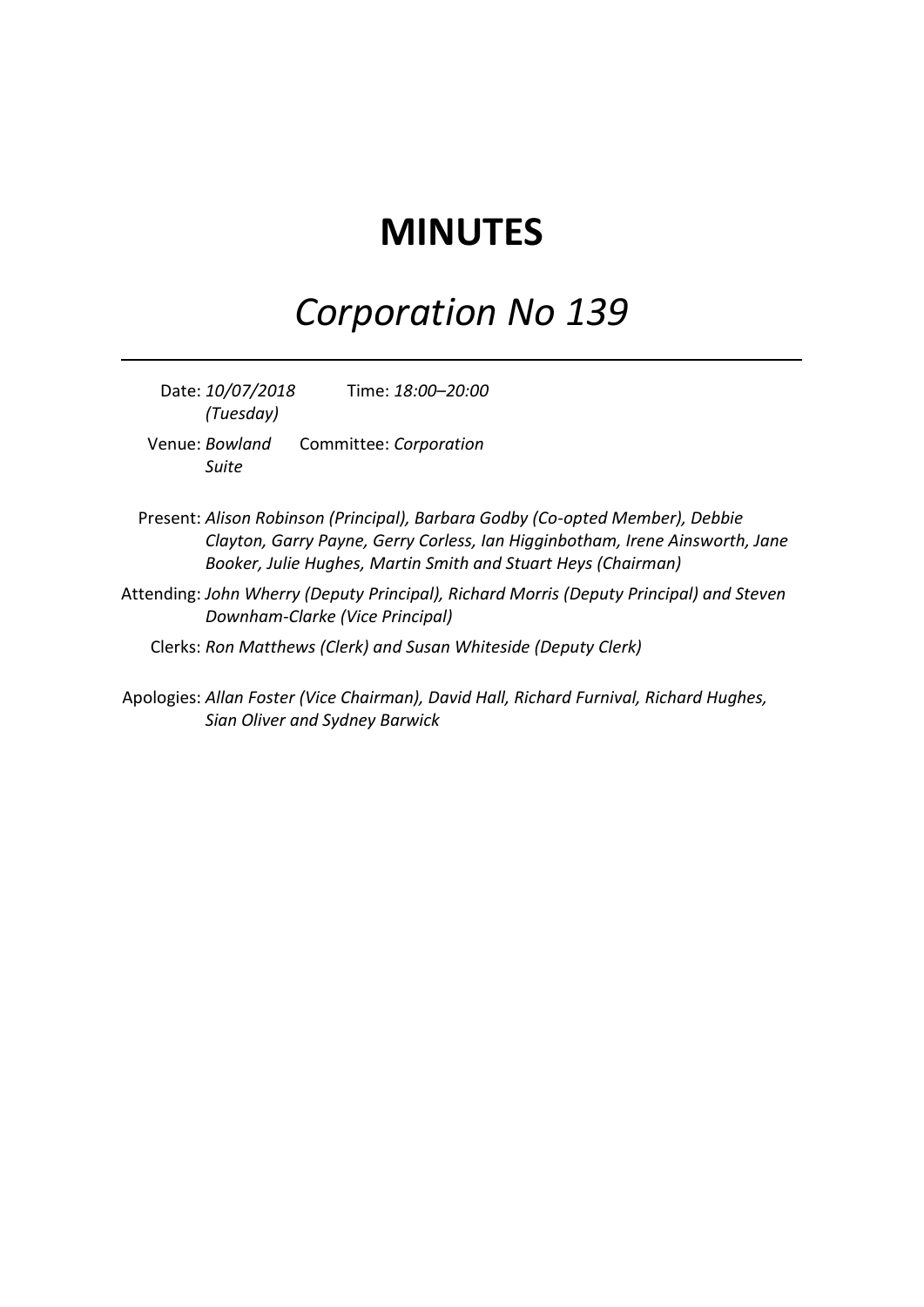# *Public* Minutes

| Item number:<br>(and category) | Item description:                                                                                                                                                                                                                   | Queries: |
|--------------------------------|-------------------------------------------------------------------------------------------------------------------------------------------------------------------------------------------------------------------------------------|----------|
| 29.18<br><b>Decision</b>       | Attendance of Co-opted Members of Committees and Members of<br><b>Management</b>                                                                                                                                                    |          |
|                                | Standing Order 13 states that:                                                                                                                                                                                                      |          |
|                                | As a matter of policy all meetings of the Corporation and its committees will be<br>held in private. The agendas and minutes and supporting papers of its public<br>business will be made available to the general public. However: |          |
|                                | (a) The Principal shall be authorised to invite members of staff to attend in their<br>employed capacity for both public and confidential business as appropriate and<br>in accordance with Standing Order 25                       |          |
|                                | (b) The Corporation may however, exclude staff from attending any business it<br>deems necessary.                                                                                                                                   |          |
|                                | (c) Attendance by other persons shall be at the discretion of the Corporation<br>following advice from the Principal or Clerk.                                                                                                      |          |
|                                | However, the Corporation does encourage Co-opted Governors to attend and<br>take part in the discussions and debate although not having a vote.                                                                                     |          |
|                                | <b>Resolved:</b>                                                                                                                                                                                                                    |          |
|                                | That Co-opted Members of Committees and members of Management be<br>welcomed for the public and confidential business on the agenda.                                                                                                |          |
| 30.18<br>Record                | <b>Apologies for Absence</b>                                                                                                                                                                                                        |          |
|                                | Apologies have been received from David Hall, Allan Foster, Richard Furnival,<br>Sian Oliver, Richard Hughes and Syd Barwick.                                                                                                       |          |
| 31.18                          | <b>Minutes of Previous Meeting</b>                                                                                                                                                                                                  |          |
| Record                         | The Public minutes of meetings number 138 held on Tuesday 13 March 2018<br>(published on the extranet) where signed and agreed as a true and correct<br>representation of the meeting.                                              |          |
| 32.18                          | <b>Declarations of Interest</b>                                                                                                                                                                                                     |          |
| Record                         | There were no declarations of interest received in respect of items on the<br>public agenda.                                                                                                                                        |          |
| 33.18                          | <b>Chair's Opening Remarks</b>                                                                                                                                                                                                      |          |
| <b>Information</b>             | The Chair addressed the Corporation and provided an update on his recent<br>activities on behalf of the College.                                                                                                                    |          |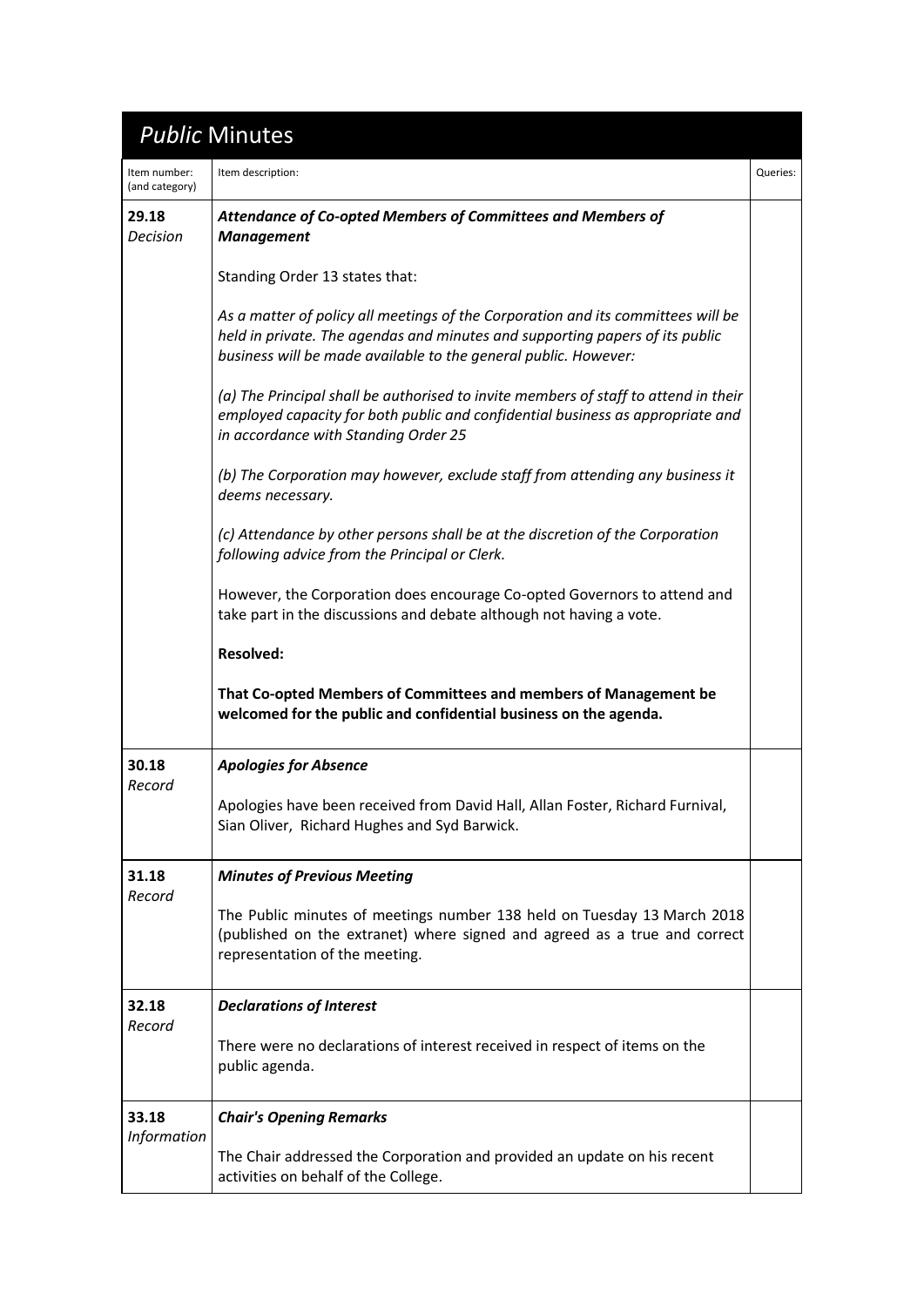|                      | A welcome was extended to all, but especially those Governors who were<br>attending their first meeting of the Corporation: Co-opted Committee Member<br>Barbara Godby, Governor Irene Ainsworth, Staff Governor Debbie Clayton and<br>the Vice Principal Steven Downham-Clarke.<br>The Chair shared his experience of attending the East Lancashire Awards<br>Ceremony. He described the occasion and new venue as 'absolutely<br>magnificent'. It was he said, 'quite incredible' to interact with the parents and<br>see how proud they were of achievements. He went on to say that it was a<br>nice aspect of the Governor role to witness the ceremonies and see direct<br>results of the core purpose of the College, educational attainment.<br>Ian Higginbotham had officiated at the Merseyside Ceremony on behalf of the<br>Chair. Ian echoed the Chair's sentiments.<br>The Chair had attended Association of Colleges (AoC) events and commented<br>that these meetings were getting better and better in terms of quality, depth,<br>relevancy and support. The latest had proved useful to the Vice Principal who<br>was leading on reviewing course costings.<br><b>Resolved:</b><br>That the Chair's Opening Remarks be received. |  |
|----------------------|----------------------------------------------------------------------------------------------------------------------------------------------------------------------------------------------------------------------------------------------------------------------------------------------------------------------------------------------------------------------------------------------------------------------------------------------------------------------------------------------------------------------------------------------------------------------------------------------------------------------------------------------------------------------------------------------------------------------------------------------------------------------------------------------------------------------------------------------------------------------------------------------------------------------------------------------------------------------------------------------------------------------------------------------------------------------------------------------------------------------------------------------------------------------------------------------------------------------------------------------------|--|
| 34.18                | <b>Appointment of Chair and Vice Chair of Corporation</b>                                                                                                                                                                                                                                                                                                                                                                                                                                                                                                                                                                                                                                                                                                                                                                                                                                                                                                                                                                                                                                                                                                                                                                                          |  |
| <b>Decision</b>      | Members gave consideration to the Appointment of Chair and Vice Chair of<br>Corporation for the ensuing year.                                                                                                                                                                                                                                                                                                                                                                                                                                                                                                                                                                                                                                                                                                                                                                                                                                                                                                                                                                                                                                                                                                                                      |  |
|                      | The current Chair and Vice Chair were eligible for re-election.                                                                                                                                                                                                                                                                                                                                                                                                                                                                                                                                                                                                                                                                                                                                                                                                                                                                                                                                                                                                                                                                                                                                                                                    |  |
|                      | Following due process it was                                                                                                                                                                                                                                                                                                                                                                                                                                                                                                                                                                                                                                                                                                                                                                                                                                                                                                                                                                                                                                                                                                                                                                                                                       |  |
|                      | <b>Resolved:</b>                                                                                                                                                                                                                                                                                                                                                                                                                                                                                                                                                                                                                                                                                                                                                                                                                                                                                                                                                                                                                                                                                                                                                                                                                                   |  |
|                      | That Stuart Heys be appointed Chair of Corporation for the period 1<br>1.<br>September 2018 to 31 August 2019.<br>That Allan Foster be appointed Vice Chair of Corporation for the<br>2.<br>period 1 September 2018 to August 2019.                                                                                                                                                                                                                                                                                                                                                                                                                                                                                                                                                                                                                                                                                                                                                                                                                                                                                                                                                                                                                |  |
| 35.18<br>Information | Correspondence                                                                                                                                                                                                                                                                                                                                                                                                                                                                                                                                                                                                                                                                                                                                                                                                                                                                                                                                                                                                                                                                                                                                                                                                                                     |  |
|                      | Corporation gave consideration to                                                                                                                                                                                                                                                                                                                                                                                                                                                                                                                                                                                                                                                                                                                                                                                                                                                                                                                                                                                                                                                                                                                                                                                                                  |  |
|                      | The summary notes of the AoC Board meeting held on Wednesday 27<br>June 2018.<br>The AoC Policy Update for the period March to June 2018                                                                                                                                                                                                                                                                                                                                                                                                                                                                                                                                                                                                                                                                                                                                                                                                                                                                                                                                                                                                                                                                                                           |  |
|                      | The AoC meetings had led to discussions on a range of current policy issues<br>affecting colleges, and, in particular, the current political climate including<br>Brexit; the spending review in 2019; possible increases to employer pension<br>contributions; T Levels; Institutes of Technology; HE registration applications to                                                                                                                                                                                                                                                                                                                                                                                                                                                                                                                                                                                                                                                                                                                                                                                                                                                                                                                |  |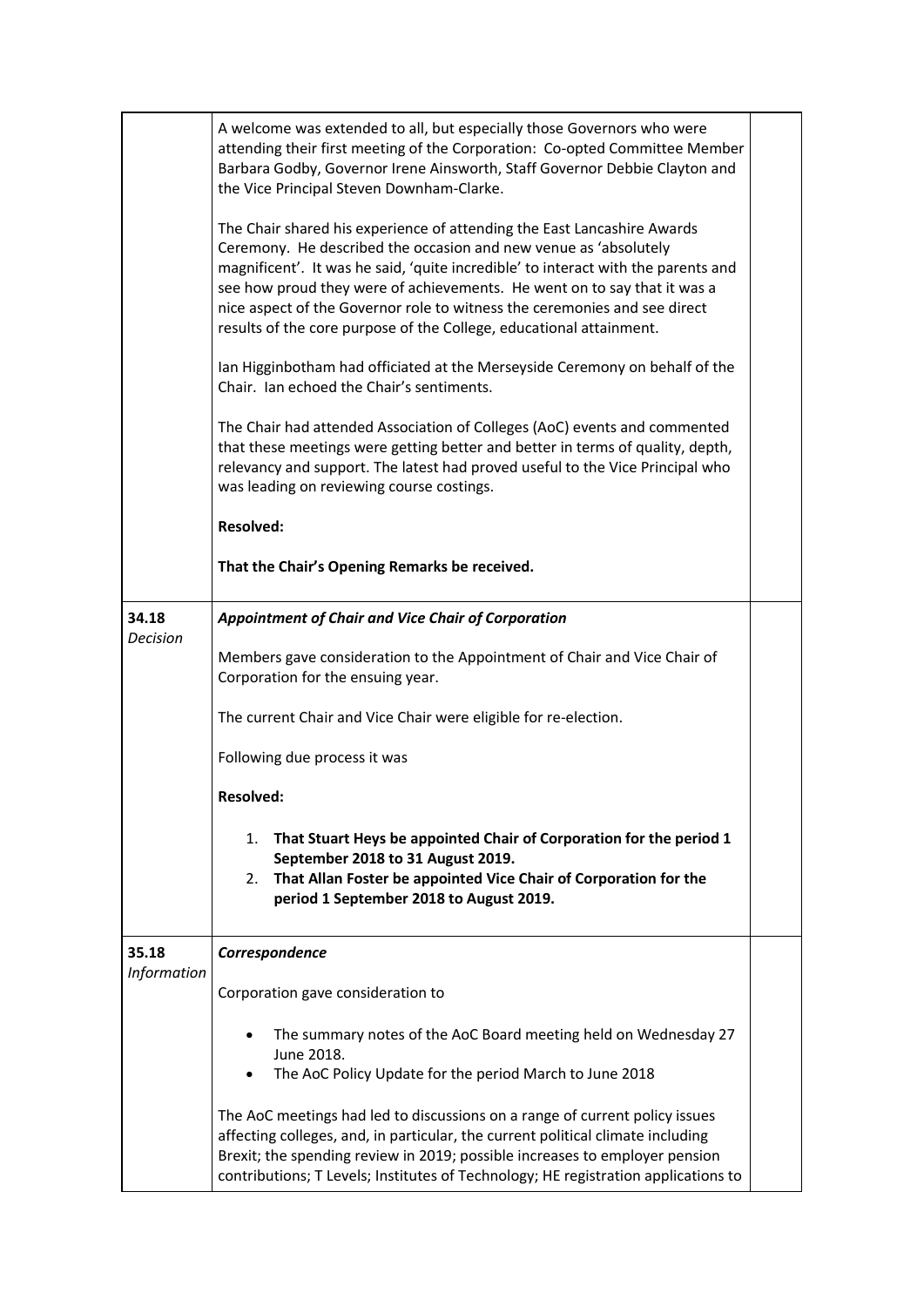|                          | the Office for Students; devolution; the Advanced Maths Premium; and recent<br>college mergers which had reduced the number of colleges in the sector to<br>269.<br><b>Resolved:</b><br>That the Correspondence be received.                                                                                                                                                                                                                                                                                                                                        |  |
|--------------------------|---------------------------------------------------------------------------------------------------------------------------------------------------------------------------------------------------------------------------------------------------------------------------------------------------------------------------------------------------------------------------------------------------------------------------------------------------------------------------------------------------------------------------------------------------------------------|--|
| 36.18<br>Decision        | <b>Student Voice</b><br>Corporation gave consideration to the Annual Report from the Myerscough<br>Students Union (MSU).<br>The report provided an overview of the activities and events arranged with and<br>for the student population, which included a rag week, and social, sporting,<br>community and fundraising events.<br>The chosen charity for the year was the North West Ambulance Service.<br>Corporation noted that the report style was under review.<br><b>Resolved:</b><br>That the Annual Report from the Myerscough Students Union be received. |  |
| 37.18<br>Information     | <b>Governor Engagement</b><br>Governors informed the Corporation of any involvement they had with the<br>College since the last meeting.<br><b>Resolved:</b><br>That the verbal update on Governor Engagement be received.                                                                                                                                                                                                                                                                                                                                          |  |
| 38.18<br><b>Decision</b> | Report of the Finance and Resources Committee 19 June 2018<br>The Corporation gave consideration to the report of the Finance and Resources<br>Committee held on 19 June 2018.<br><b>Tuition Fees</b><br>Myerscough with UCLAN had agreed the fee structure for new entrants in<br>2019/20 as part of its Access Agreement.<br>The government had implemented a cap on full time degree fees of £9,250<br>so no increase was available.<br>An inflationary increase was applied to the fees for part time programmes for<br>2019/20.                                |  |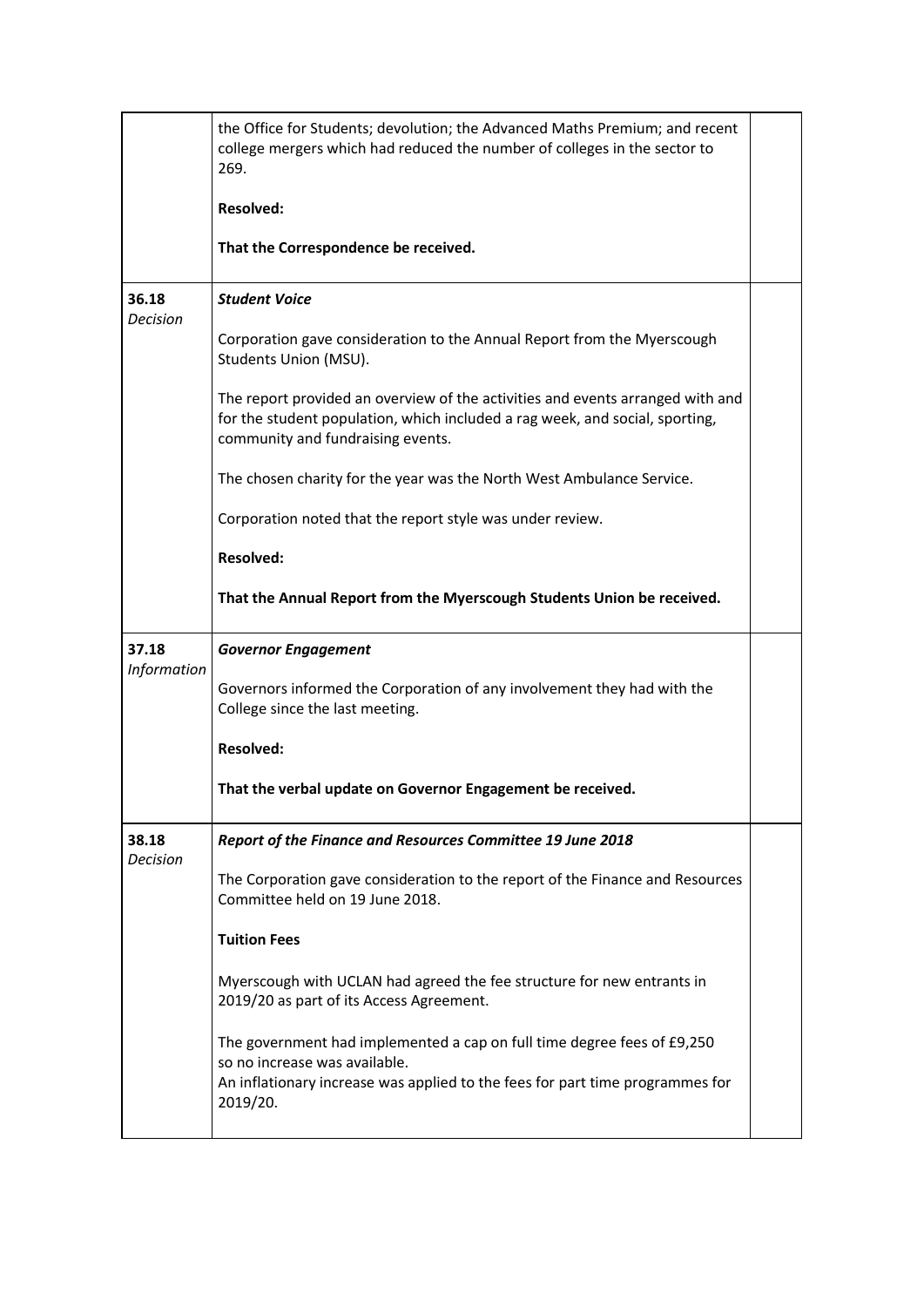| The detail of fees was contained in the report and would be published on the<br>College website in accordance with legislation.                                                                                                                                                                                                                                                                                                                                |  |
|----------------------------------------------------------------------------------------------------------------------------------------------------------------------------------------------------------------------------------------------------------------------------------------------------------------------------------------------------------------------------------------------------------------------------------------------------------------|--|
| Corporation concurred with Finance & Resources Committee<br>recommendations to approve the HE fees for 2019 / 20.                                                                                                                                                                                                                                                                                                                                              |  |
| The Principals Strategic Plan Progress Report 2017 / 2018                                                                                                                                                                                                                                                                                                                                                                                                      |  |
| Financial Position Statement, incorporating investments and cash flow, for<br>Period Ended 30 April 2018                                                                                                                                                                                                                                                                                                                                                       |  |
| Capital Expenditure Report for Period Ended 30 April 2018                                                                                                                                                                                                                                                                                                                                                                                                      |  |
| Myerscough Ventures Report for Period Ended 30 April 2018                                                                                                                                                                                                                                                                                                                                                                                                      |  |
| Corporation noted the above reports had been considered.<br>Surplus as a percentage of income (pre FRS17) was predicted to be £693k (3%<br>as per budget) which was £13k behind budget, the balance sheet was healthy<br>with a current ratio of 1:1.3 and cash days of 65. Turnover was slightly behind<br>profile but in the main the financial key performance indicators were on or<br>above target.                                                       |  |
| Recruitment for 16 - 18 year olds was ahead of last year though slightly behind<br>target.<br>HE recruitment overall was behind target, though part time was ahead.<br>Staff costs as a percentage of income were at 54.8% against a target of 56.2%.<br>Income from Myerscough Ventures was ahead of profile by some £87k.                                                                                                                                    |  |
| There was increased scrutiny of the Farm's performance and a monitoring plan<br>had been presented. The area was behind profile by £120k and by the end of<br>the year a loss of £95K was predicted against a budgeted loss of £39k.                                                                                                                                                                                                                           |  |
| Members had considered the Food Farming & Innovation Technology Centre<br>(FFIT) Progress Report noting good progress against the Local Enterprise<br>Partnership (LEP) targets and an invitation to review them. The Committee<br>had engaged in discussion around financial and strategic performance and<br>wished to continue close monitoring of progress. A further report would be<br>submitted to the September Finance & Resources Committee meeting. |  |
| Capital Expenditure was in line with profile and within agreed tolerances.                                                                                                                                                                                                                                                                                                                                                                                     |  |
| Appointment of Vice Chair - The Committee had agreed to appoint Martin<br>Smith as its Vice Chair.                                                                                                                                                                                                                                                                                                                                                             |  |
| Risk Register - Corporation noted the risk registers applicable to Finance and<br>Resources Committee. The approach provided assurance concerning<br>management of risk linked to Finance, Health & Safety, Human Resources and<br>Estates. It had been agreed to incorporate 'impact of discussions to staff moral'<br>concerning budgetary and staffing discussions.                                                                                         |  |
| ESFA Financial Health check - was confirmed as 'Good'. A generic dashboard<br>showed the College performance benchmarked against others in the sector.                                                                                                                                                                                                                                                                                                         |  |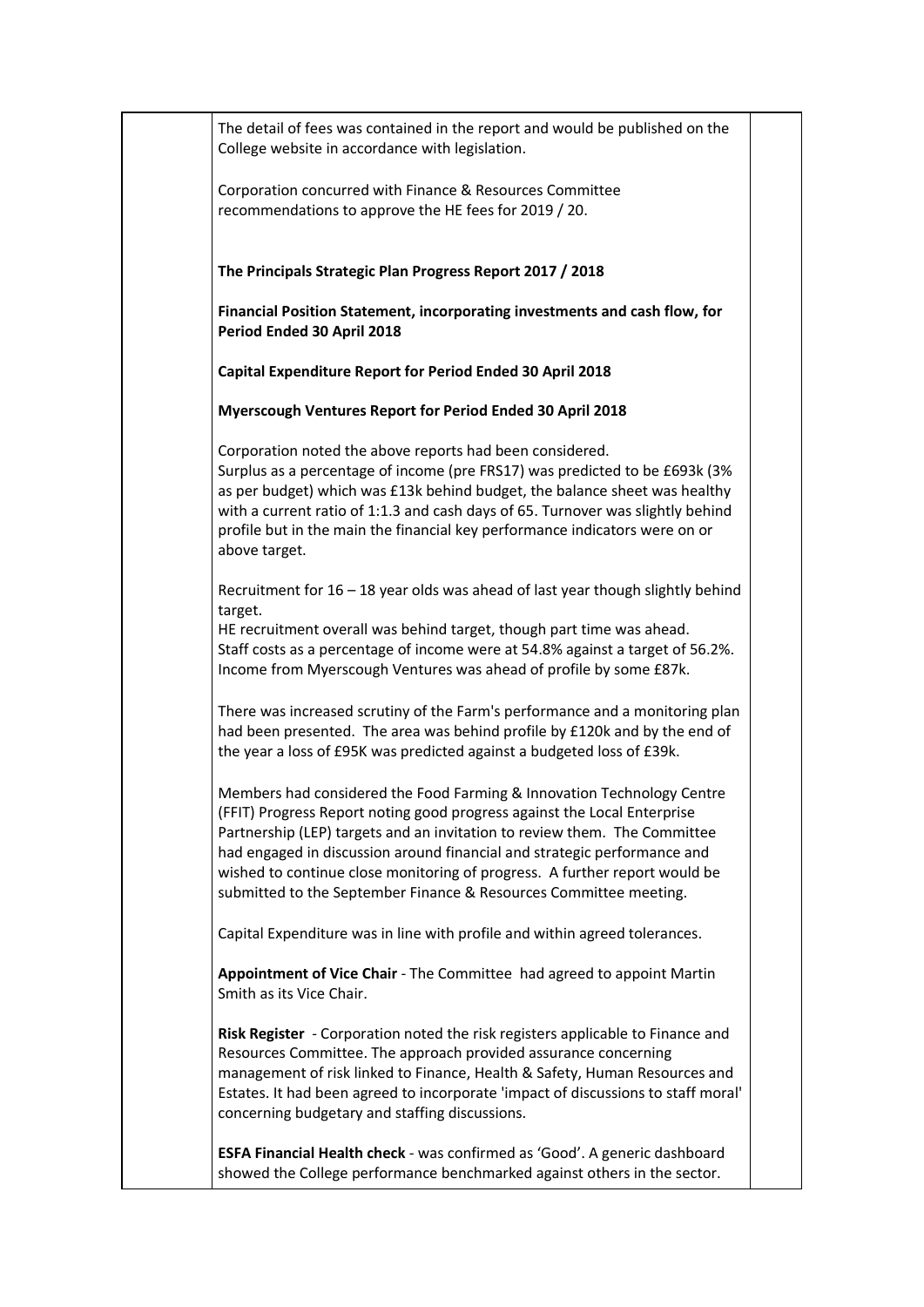**College Funding Further Education** - Corporation noted an overall decrease in funding of £341,089k and was provided with a report on the various elements of the further education funding. The total excluding bursaries was £10,850,682. The ESFA has confirmed that the Adult Education Budget allocation for 2018/19, would be exactly the same as 2017/18 with the total allocation, £995,604, being £830,284 for tuition and £165,320 for bursary funds. The appeal for additional funding for the College's High Needs learners from the Lancashire County Council was rejected. College would now seek extra allocation through negotiation with local authorities though this would be to a lesser amount. The ESFA had broadened the funding eligibility via a pilot for 2018 / 19 to provide full funding for level 2 courses to those aged over 19 who were in receipt of a low wage. **Bursary Fund Allocation** - The ESFA had increased provision by 4% for the year to a total of £817,863. This sum covered: Discretionary 16 – 18, Residential, Free School Meals and Advanced Learners. The FE and HE Bursary policies included minor updates to reflect the latest guidance from the ESFA and to provide clarity to applicants. Corporation endorsed approval of the Policies for the allocation of the funds. **Human Resources Report for the Period Ended 30 April 2018** Staff turnover at 15.48% was below the national benchmark. The largest group of leavers was from the support staff category. The stability index had reduced to 67.49% mainly due to a number of long serving staff retiring. Pay continued to be the main reason for leaving. Finance & Resources Committee had received information on the wellbeing strategy and management approach to staff surveys. Members had commented on the importance of investigating mechanisms to 'measure' staff feelings concerning any cultural impact, future staffing changes and reshaping may have. **Health and Safety Report for the Period ended 30 April 2017** The highest area for accidents was Equine with 45 overall (including liveries and stables) which was an increase of 19 from last year. There were no obvious trends that would suggest the reason for this increase. Four accidents were RIDDOR reportable. As requested details of insurance claims were included in the report. There had been three terrorist related threats via email. Procedures had been followed, all were hoaxes. **Resolved:** 1. **That the Higher Education Tuition Fees for 2019 / 2020 be approved.** 2. **That the matters for information be received and Finance & Resources Committee decisions endorsed.**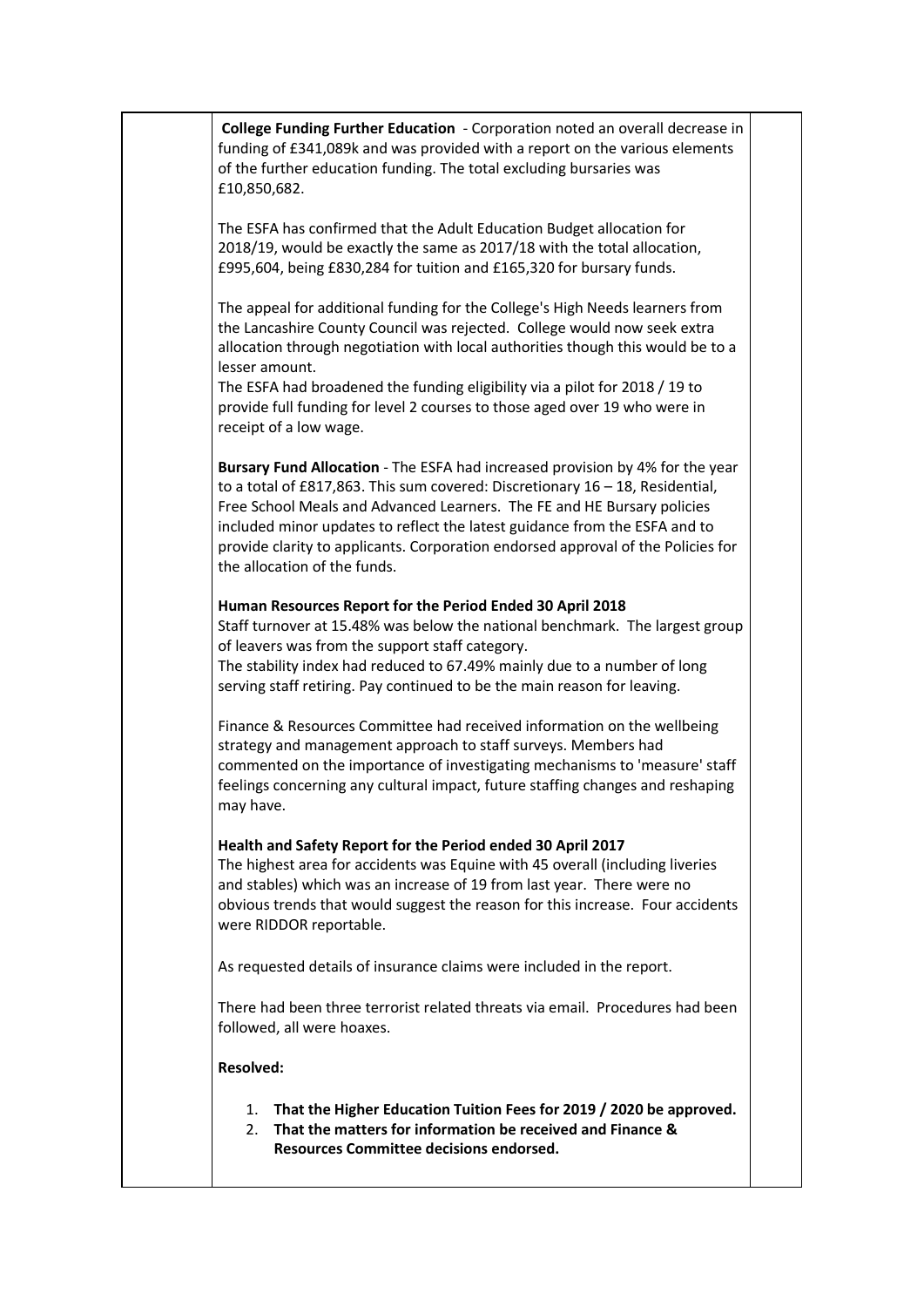| 39.18<br>Decision | Report of the Audit and Governance Committee 26 June 2018                                                                                                                                                                                                                                                                                                                                                                                                                                                                                                                                                                                                                                                                                                                                                                                                                                                                                                                                                                            |  |
|-------------------|--------------------------------------------------------------------------------------------------------------------------------------------------------------------------------------------------------------------------------------------------------------------------------------------------------------------------------------------------------------------------------------------------------------------------------------------------------------------------------------------------------------------------------------------------------------------------------------------------------------------------------------------------------------------------------------------------------------------------------------------------------------------------------------------------------------------------------------------------------------------------------------------------------------------------------------------------------------------------------------------------------------------------------------|--|
|                   | Financial Statements Audit and Regularity Audit Annual Plan for the Year<br>Ending 31 July 2018.<br>Consideration was given to the Audit Plan prepared by RSM, the College<br>Financial Statements and Regularity Auditors, for audit work relating to the<br>year ending 31 July 2018.<br>The Audit Plan included details of RSM's fee for 2018 showing a 3% increase.<br>Key areas of audit focus would be income recognition, pension scheme<br>liabilities, going concern, management override of controls and capital projects<br>RSM would also provide an independent reasonable assurance report in<br>connection with the Teachers' Pensions Contributions for the year ended 31<br>March 2018.                                                                                                                                                                                                                                                                                                                             |  |
|                   | <b>Internal Audit Plan</b>                                                                                                                                                                                                                                                                                                                                                                                                                                                                                                                                                                                                                                                                                                                                                                                                                                                                                                                                                                                                           |  |
|                   | A revised Internal Audit Plan was submitted for the attention of Corporation.<br>The plan incorporated a request from the Audit and Governance Committee to<br>broaden the safeguarding review whilst retaining the agreed number of days.                                                                                                                                                                                                                                                                                                                                                                                                                                                                                                                                                                                                                                                                                                                                                                                           |  |
|                   | The four areas for audit:                                                                                                                                                                                                                                                                                                                                                                                                                                                                                                                                                                                                                                                                                                                                                                                                                                                                                                                                                                                                            |  |
|                   | General Data Protection Regulations - Implementation review.<br>$\bullet$<br>Apprenticeships, with focus on the contracting and enrolment<br>$\bullet$<br>functions.<br>Safeguarding - a Residential Care Inspection took place in December<br>$\bullet$<br>2017 and additional standards were published in March 2018. A<br>review has been requested by management to consider if the College<br>had implemented the recommendations arising from the 2017<br>inspection and the new minimum standards published in March 2018.<br>A broad remit would ensure activities in the wider college<br>environment would also be audited.<br>FE Students Health and Safety whilst undertaking work experience, a<br>$\bullet$<br>new area for the College. A review had been requested by<br>management to consider how the College ensures all students<br>undertaking work experience are safe, and there is compliance with<br>internal procedures for assessing each work experience site and on-<br>going monitoring is undertaken. |  |
|                   | <b>Student Governor Appointment</b><br>The Student Body had held an election for the role of Student President and<br>elected Declan Burke, a FE Basketball student who was therefore nominated as<br>a Student Governor.<br>Sydney Barwick, a HE Arboriculture student had been recommended by the<br>student body to serve for a second term as the second Student Governor.                                                                                                                                                                                                                                                                                                                                                                                                                                                                                                                                                                                                                                                       |  |
|                   | Timetable of Meetings 2018/2019<br>The Committee had recommended a timetable of meetings which reflected a<br>number of changes particularly around dates of meetings of the Finance and<br>Resources Committee. The timetable was further amended at the Corporation,<br>again concerning meetings scheduled for June/July 2019. Corporation<br>concurred with all the changes and the Clerk undertook to circulate a revised<br>timetable following the meeting                                                                                                                                                                                                                                                                                                                                                                                                                                                                                                                                                                    |  |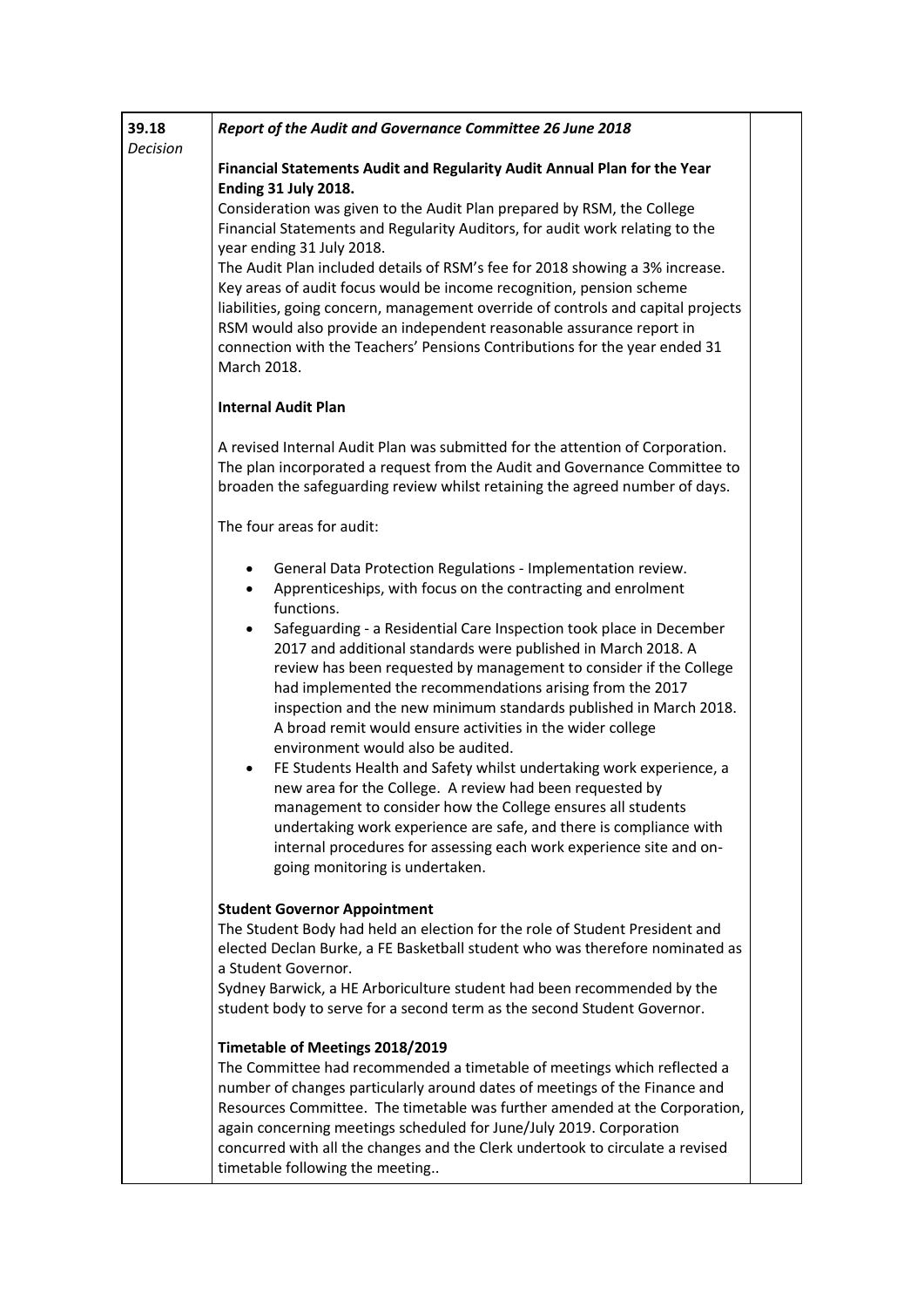#### **Membership of Committees**

There was currently a vacancy on the Corporation. The Clerk updated members on strategies to recruit.

The Post 16 Audit Code of Practice 2017/18 recommended staff governors should not be members of an Audit Committee. This recommendation therefore indicated the same for student members. Staff and Student membership had accordingly been moved to Finance & Resources Committee leaving Audit & Governance Committee with 3 full members and 1 co-opted member.

It was agreed the Audit & Governance Committee membership should be strengthened through recruitment of a new Governor and / or a member of Quality & Standards Committee add a second Committee to their membership. The Audit & Governance Committee terms of reference precluded Finance & Resources Committee members and the Chair of the Corporation.

Interested Members were asked to enquire to the Clerk re membership of Audit & Governance Committee.

#### **Internal Audit Reports – May 2018**

Finance Systems Review – Part-time Payroll. No recommendations were made.

Finance System Review at the Farm. Two low level recommendations were made regarding raising, ordering and approval of purchases.

Review of the recommendations made in the 2017/2018 audits and found that of the 11 actions proposed, 9 had been fully implemented and two had been superseded.

The Internal Auditors progress report showed performance against plan which had been undertaken within the agreed programme.

## **Internal Audit Progress and Summary Report Incorporating Internal Audit Report of June 2018**

Of the 7 recommendations proposed, 4 (57%) had been implemented, 2 (29%) were on-going, 1 (14%) was not yet due, and no items were outstanding. Members had also noted good progress on implementation of the General Data Protection Regulations.

### **RSM Information Reports**

RSM had provided the Committee with a number of reports for their information as follows: GDPR Benchmarking; Emerging Issues: Further Education Risk Management; and Beyond the Balance Sheet.

### **RSM Engagement Letters**

It had been agreed the Chair sign the three letters of engagement. One related to the general audit, one for the audit of the annual grant for work placements pilot and the third one related to the audit of the Teachers' Pension Scheme.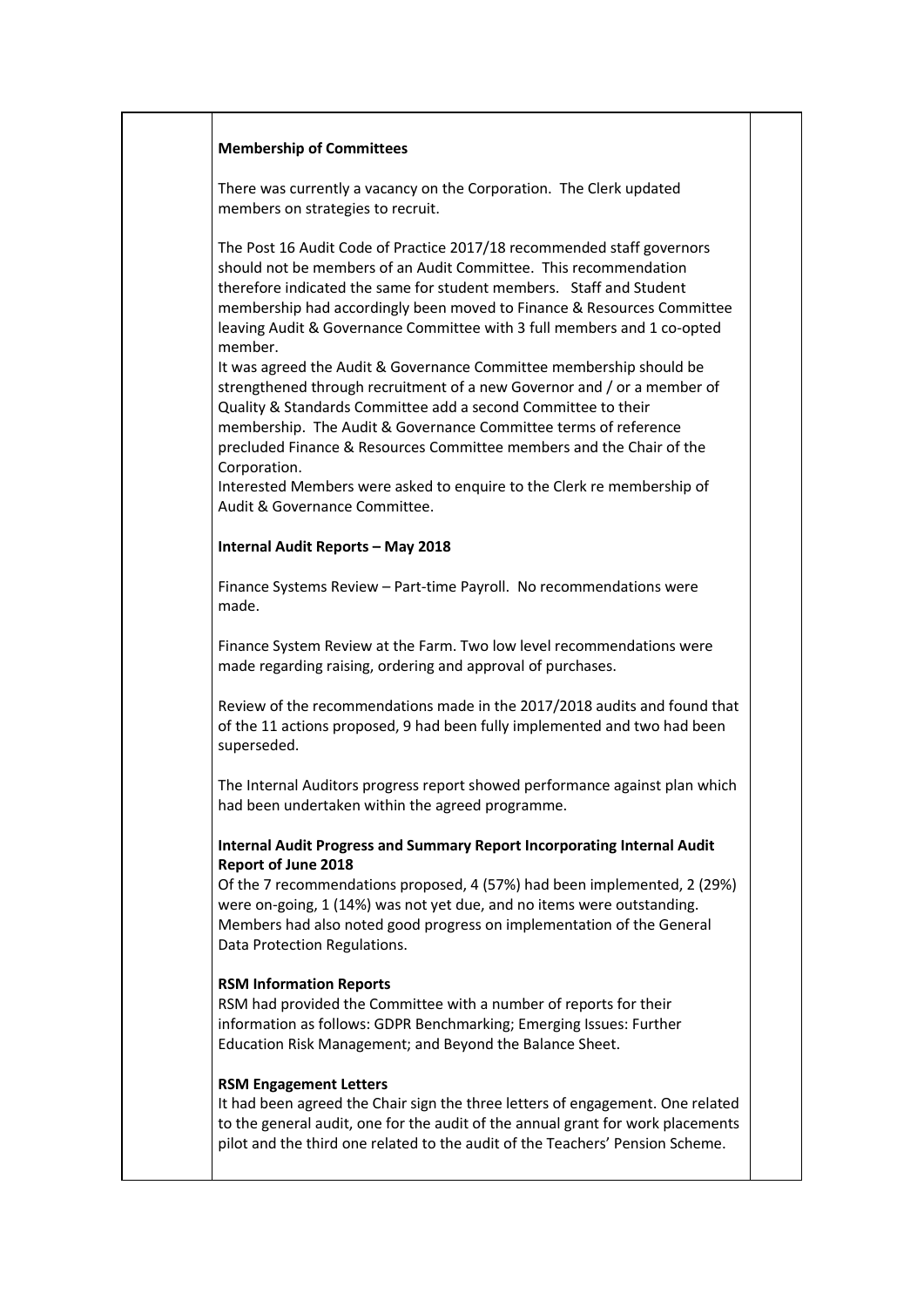|                   | <b>Strategic Risk Register 2017/2018</b>                                                                                                                                                                                                                                                                                                                                                                                                                                                                                                                                                                                                                                                                                                                                                                                                                        |  |
|-------------------|-----------------------------------------------------------------------------------------------------------------------------------------------------------------------------------------------------------------------------------------------------------------------------------------------------------------------------------------------------------------------------------------------------------------------------------------------------------------------------------------------------------------------------------------------------------------------------------------------------------------------------------------------------------------------------------------------------------------------------------------------------------------------------------------------------------------------------------------------------------------|--|
|                   | The registers were categorised as:<br><b>Strategic Risks</b><br><b>Operational Risks</b><br><b>Financial Risks</b><br><b>Curriculum Risks</b><br><b>Estates Risks</b><br><b>Human Resources Risks</b><br>Governance Risks<br><b>Cross College Risks</b><br>Updates were highlighted and mostly related to notes to provide assurance.<br><b>Data Returns Monitoring Report</b><br>All the statutory data returns had been completed to the required time frames.<br><b>Governance Quality Improvement Plan</b><br>All actions were scheduled for completion by the end of the academic year.<br>Post - 16 Audit Code of Practice 2016 - 2017<br>The code recommended that staff Governors (and by implication, student<br>Governors) should not serve on the Audit Committee, College governor<br>membership reflected the advice.<br><b>Governor Vacancies</b> |  |
|                   | The Clerk updated the Committee on the various avenues being pursued to<br>recruit individuals for the current Governor vacancy.                                                                                                                                                                                                                                                                                                                                                                                                                                                                                                                                                                                                                                                                                                                                |  |
|                   | Audit Committee Annual Cycle of Business 2018/2019<br>The Committee agreed the report with the proviso that a meeting remain<br>scheduled for April 2019 should the need arise.                                                                                                                                                                                                                                                                                                                                                                                                                                                                                                                                                                                                                                                                                 |  |
|                   | <b>Resolved:</b>                                                                                                                                                                                                                                                                                                                                                                                                                                                                                                                                                                                                                                                                                                                                                                                                                                                |  |
|                   | That the Financial Statements / Regularity Audit Plan for the Year<br>1.<br>Ending 31 July 2018 be approved.<br>That the revised Internal Audit Plan for 2018/2019 be approved.<br>2.<br>That Declan Burke's appointment as Student Governors for the<br>3.<br>academic year 2018 / 2019 be endorsed.<br>That Sydney Barwick's re-appointment as Student Governors for a<br>4.<br>second year for the academic year 2018 / 2019 be endorsed.<br>That the Timetable of Meetings for 2018/2019, as now amended, be<br>5.<br>approved.<br>That the Membership of Committees for 2018/2019 be approved as<br>6.<br>submitted.<br>7. That the items for information be received.                                                                                                                                                                                     |  |
| 40.18<br>Decision | Report of the Quality and Standards Committee 3 July 2018<br>Corporation gave consideration to the Quality & Standards Committee Report<br>from the meeting held on 3 July 2018.                                                                                                                                                                                                                                                                                                                                                                                                                                                                                                                                                                                                                                                                                |  |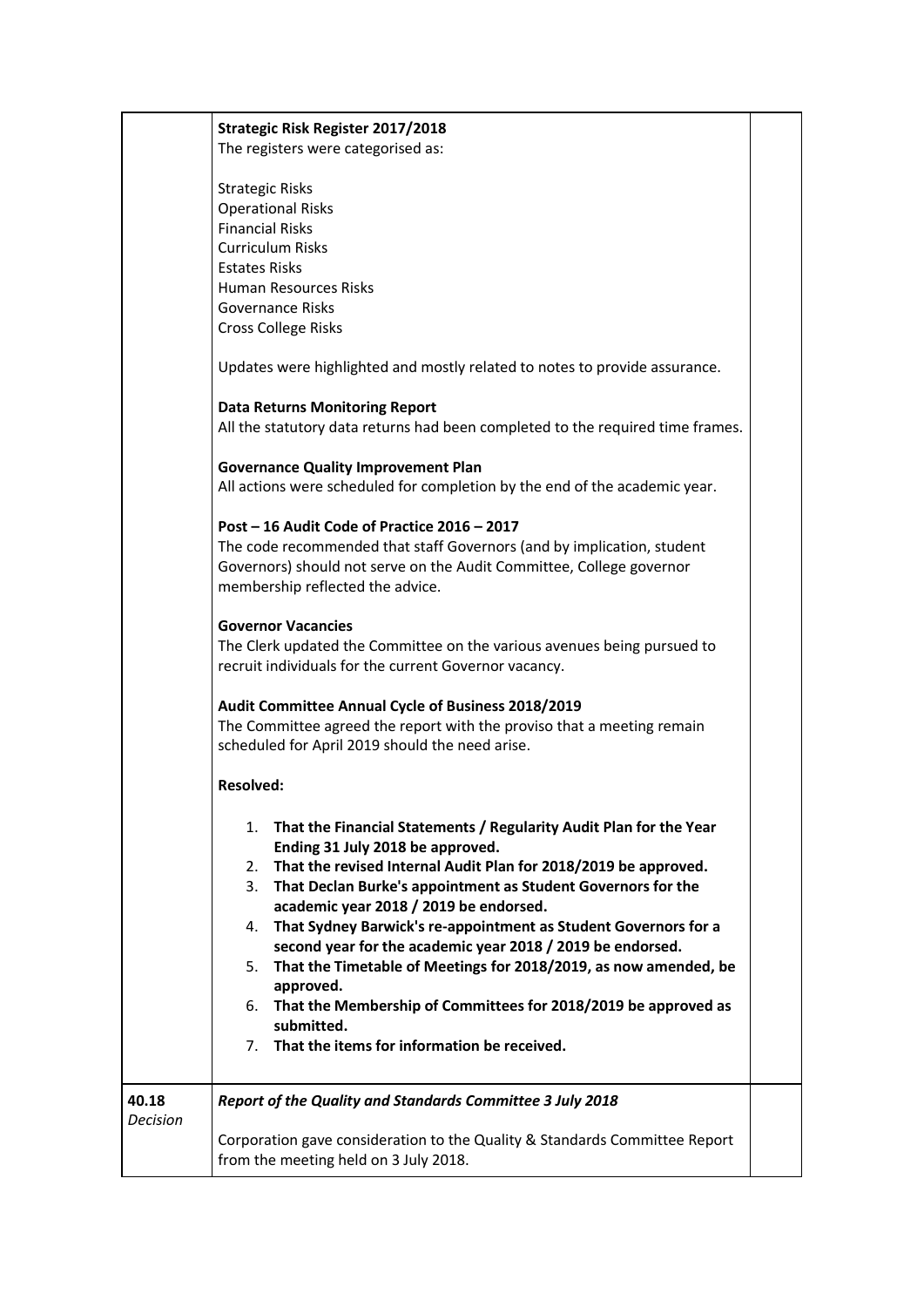| Performance Data 2017/2018                                                                                                                                                                                                                                                                                                                                                       |  |
|----------------------------------------------------------------------------------------------------------------------------------------------------------------------------------------------------------------------------------------------------------------------------------------------------------------------------------------------------------------------------------|--|
| Quality & Standards Committee had considered the performance reports                                                                                                                                                                                                                                                                                                             |  |
| Strategic Plan Progress Report 2017/2018;<br>$\bullet$<br>In Year Performance Data - FE 2017/2018;<br>In Year Performance Data - HE 2017/2018;<br>$\bullet$<br>Apprenticeships and Skills Performance Data - 2017/2018.                                                                                                                                                          |  |
| FE - Retention for FE was 95%, at target and above that of last year. The 19 plus<br>age group retention was almost 3% higher than the target of 95%.<br>Attendance at the Merseyside Centre continued its upward trend proving<br>embedding of a culture of success.<br>Retention for the 14-16 age group was 93%, slightly down on target.                                     |  |
| Data was scrutinised to ensure any gaps in achievement from groups with<br>protected characteristics were identified, acted upon and<br>monitored. Currently ethnic group retention was under scrutiny and the<br>exceptional entrants had lower attendance.                                                                                                                     |  |
| New systems were being rolled out so those staff who required safeguarding<br>and wellbeing information could view 'joined up' data in line with Ofsted social<br>care recommendations.                                                                                                                                                                                          |  |
| In line with the national position, delivery of Functional Skills and Maths and<br>English GCSEs remained challenging.                                                                                                                                                                                                                                                           |  |
| HE - Overall HE retention was 98% with attendance at 88%.                                                                                                                                                                                                                                                                                                                        |  |
| Research income was currently £73k against a target of £95k although further<br>income may be realised before the year end. Research activity remained strong<br>though it was challenging to retain staff as higher salaries could be realised in<br>the University sector.                                                                                                     |  |
| HE student recruitment for the coming year was similar to last year with a<br>slight increase in year 1 numbers.                                                                                                                                                                                                                                                                 |  |
| Three new HE programmes had been approved for commencement in<br>2018/2019.                                                                                                                                                                                                                                                                                                      |  |
| All details required in relation to maintaining a continued HE programme in<br>future years had been submitted to the Office for Students (OfS) within the<br>required timescale.                                                                                                                                                                                                |  |
| Corporation was pleased to note the accolade for Higher Education as<br>Myerscough College was awarded the highest Teaching Excellence Framework<br>mark, 'TEFGold' and wished to pass congratulations to those involved.                                                                                                                                                        |  |
| Apprenticeships and Skills Enrolments stood at 509 compared to 593 for a<br>similar period last year with 76 applications pending. This showed sustained<br>growth in a period of national decline. Contracted allocation had exceeded<br>budget and additional monies had been received from the ESFA.<br>Withdrawals from the programme stood at 90. The most withdrawals were |  |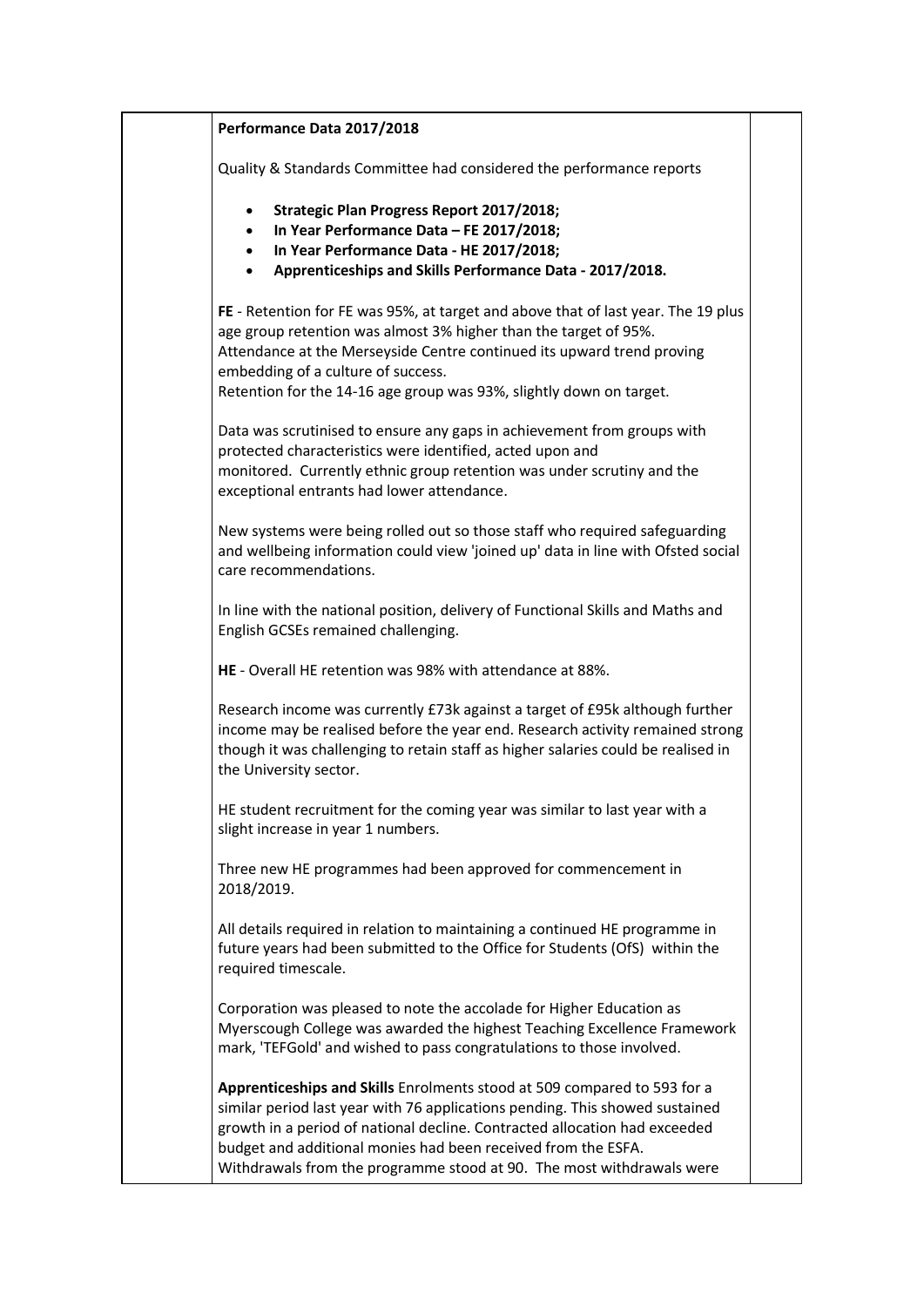from the Horticulture section. This was being addressed through attention to the management structure and its associated distribution of tasks, effective IAG and attention to strategies, support mechanisms and entry requirements.

Performance to date was lower than for the same period last year with achievement at 71.2% with a potential to reach 80%. Timely was 46.2% with a potential to reach 61.8%. College success compared favourably with the national position but the aspirational college targets would not be met.

**Quality Improvement Plan 2017-2018** - The report highlighted progress against target for those areas selected for improvement.

**Learner Voice** - The Learner voice was heard via surveys, outcomes from course rep meetings, and the 'MyStar', 'We HeartU' and 'Golden Roses' awards. Headline survey results were mostly 90% plus satisfaction. The library, bus service and catering were below 90% though there was an upward trend for the latter two.

Take up for the external HE survey was high at 77.6% Results would be published in August 2018.

**Teaching, Learning and Assessment** - The report provided an overview of academic data and analysis of teaching, learning and assessment. The grade profile of the 90% of teaching staff assessed was significantly higher than previous years standing at 100% achieving grade 1 and 2 with a significantly higher proportion of Grade 1 observations compared to last year. Members were pleased to note embedding of teaching standards and suggested a shift in focus of the report to look for endorsement of quality through other methods.

Members had expressed confidence in the various external and internal quality assurance processes.

**Subcontracting Provision** - The report gave details and assurances of processes and management of the various contractors, the services they provided, the number of student starts and retention factors (98.3%) together with the value of each contract and the retention fees retained by the College. Discussions would commence shortly with the current subcontractors on

allocations for 2018/2019.

Two new potential subcontractors were currently in discussions with the College.

The ESFA had audited the subcontracting provision and had no issues to raise. All staff had achieved either Grade 1 or Grade 2 for lesson observations.

**Statutory Risk Register** - Updates included attention to changes in the apprenticeship programmes to the new standards.

**Quality and Standards Committee Annual Cycle of Business for 2018/2019**. - The Subcontracting Report would be added to the cycle of business.

**Resolved:**

**That the matters for information be received.**